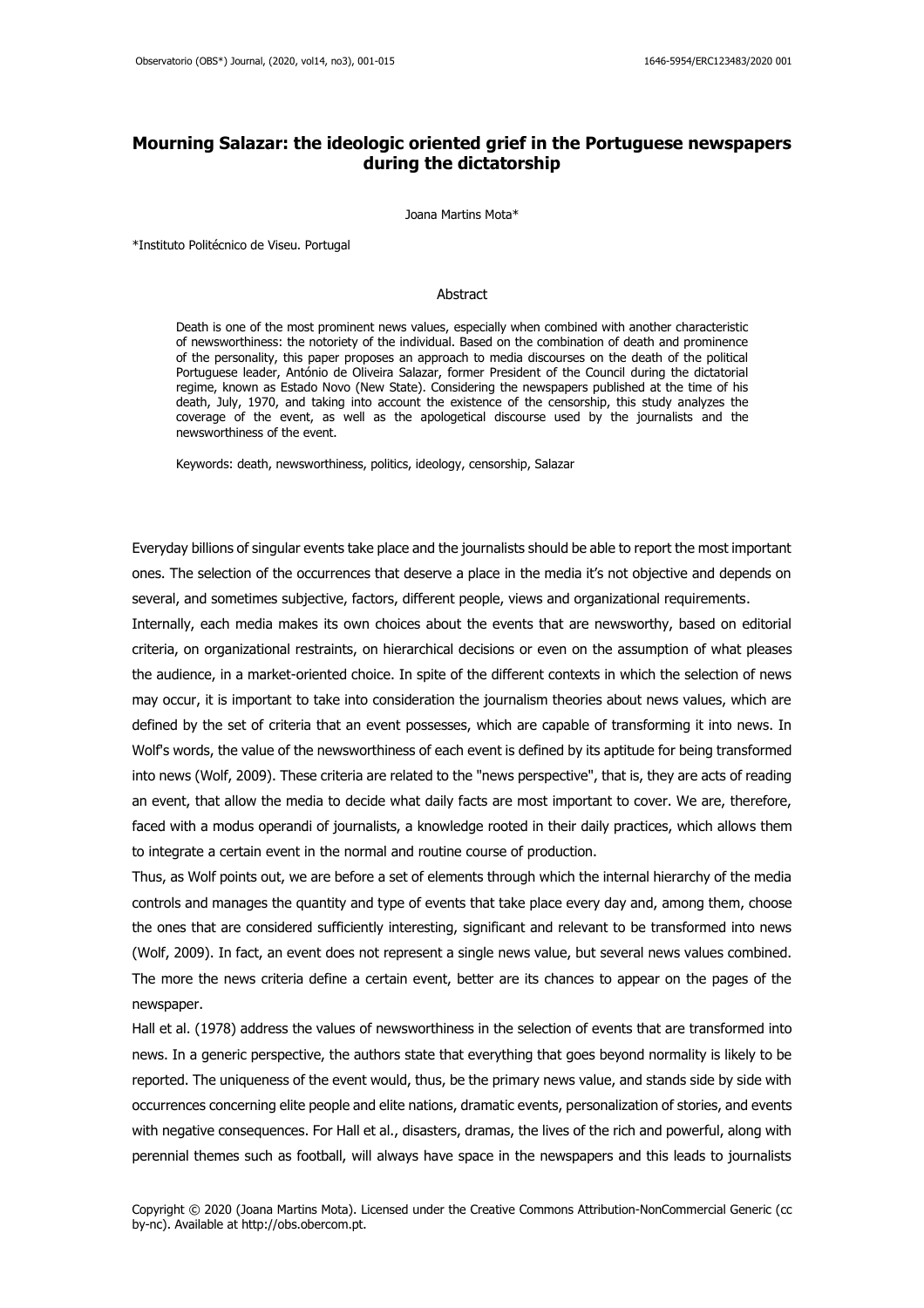tending to highlight what is extraordinary, dramatic and tragic, in order to give even greater newsworthiness to the event. Another consequence is that events that contain one or more of these values will have more potential as news, than those that do not fit into any of them.

Several authors have made an inventory of different news values, so there is no single systematized theory. These criteria have evolved over the years, but there are some baseline news values that have been maintained over the years, such as the extraordinary, the unusual, the present, the prominence of the characters, the illegal, the wars, the calamity and death (Traquina, 2002).

Later, Gans (1979) work showed that most news featured prominent figures in society. The author distinguishes Knowns from Unknowns and concludes that most of the news actors are well-known people, at a rate of 76% of news reports and 71% of television news. The author further clarifies who these Knowns are, concluding that, mostly, they emerge from the political sphere. With regard to the Unknowns, they obtain about a fifth of the available time or space and, mostly, they are protesters and victims.

As for Galtung and Ruge (1965), who are among the forerunners in the study of news values, the criteria listed by the authors included the reference to elite people and negativity. Concerning the prominence of the people involved in the news, the authors consider that the actions of the elite are seen as more important than the activities of other members of society. Moreover, for Galtung and Ruge these elites serve as objects of general identification of ordinary men, not only because of their importance, but because the media system itself is organized in such a way as to give them antenna time, which is harder to happen for ordinary people.

As for negativity, the authors explain this news value based on several factors. First and foremost, because negative news satisfies the criteria of frequency better, that is, negative facts have more facilities to be reported and take less time to happen. The authors give examples of how long it takes a person to die in an accident, comparing to the time that leads to the socialization of the human being, and conclude by stating that a negative event is easier to unfold in two or more editions of the newspaper. Secondly, negative news are more consensual and unambiguous, since they allow a consensus around its interpretation as negative. Thirdly, we find the consonance of this type of news with what the authors call the pre-dominant images of our time. Galtung and Ruge explain this idea based on the population's latent, or even manifested, need for negative news. Fourth, the authors consider that negative news are the most unexpected, in the sense that they are rarer and, therefore, less predictable (Galtung and Ruge 1965).

Galtung and Ruge did not only listed the news values, but also made it clear that these criteria are combined, and that the newsworthiness of the event is all the greater, the more news values it brings together. In this sense, the authors combine some criteria that translate into greater newsworthiness and, one of these combinations, is precisely the negative news about the elite people.

Regarding news values, Nélson Traquina (2002) emphasizes death as a fundamental news-value and stands that all people may head the news someday, as everyone faces the imminence of his death. The main difference is that these news may be highlighted (in the case of prominent figures or deaths in disasters) or only reported in the interior pages of the newspaper (the obituary). Notoriety is another criterion of newsworthiness, from the substantive point of view, according to Traquina's theory. The author states that the celebrity, or the hierarchical importance of the individuals involved in the event, has value as news (Traquina 2002).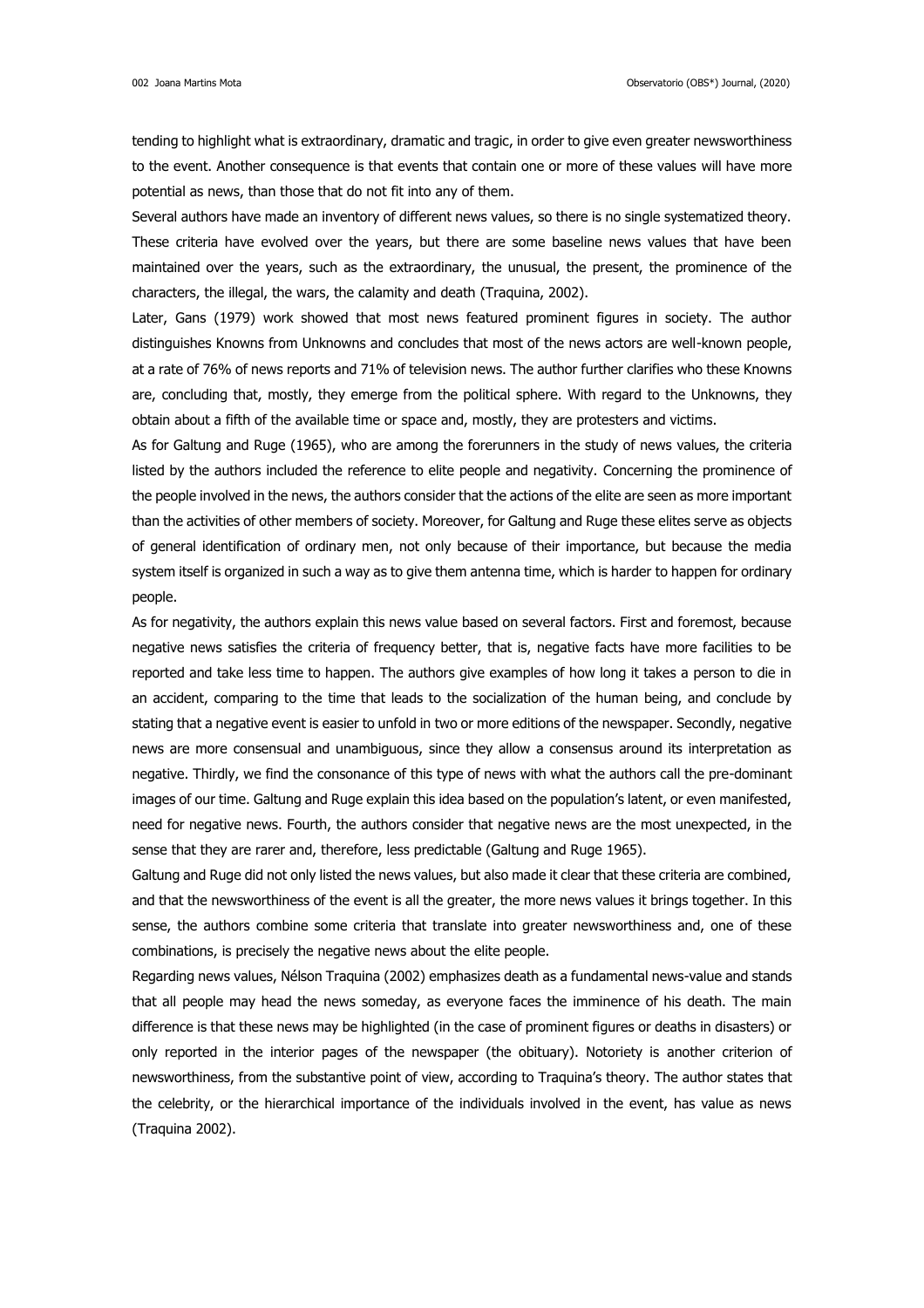Harcup and O'Neill (2001) proposed ten requirements (power elite, celebrity, entertainment, surprise, bad news, good news, magnitude, relevance, follow up and newspaper agenda), considering that one news item should satisfy at least one of these criteria. The authors carried out a study in 2014 looking for a ranking of the most frequent news values in ten newspapers in the United Kingdom and concluded that 442 of the 711 analyzed news articles have a negative side (Harcup and O'Neill, 2017). The same analysis showed that references to power elites appear in 5th place as newsworthy events.

Negativity and power elites appear as two significant news value, which means that, when combined, they represent a strong event, in terms of its newsworthiness. Mota (2017) argues that the coverage of the death of public figures has suffered an increase in the volume of information material produced in the last 40 years, which is all the greater the higher the notoriety of personality.

The death of public figures has a significant news value and the discourse held by the media allows the public to participate in a ritual of grief (Lima, 2017). The study regarding the changes in the media, that considered the death of 20 Portuguese public figures, who died between 1970 and 2014, showed that the position of the personality in the public sphere is a guarantee of a more extensive media treatment (Mota, 2017). The same analysis presented signs of a 'mourning journalism', in the coverage of some of these deaths, concluding that this is a moment of exception, somewhat following the idea of critical suspension mentioned by Dayan and Katz (2005).

#### **Covering the Death of a Political Leader: António de Oliveira Salazar**

Combining negativity and notoriety as two of the most important news values, one can argue that an event like the death of the elite people is necessarily going to reach several media space. Death is disruptive and the mass media take advantage of this interregnum moment to foster biographical and dramatization narratives and to play the role of mediators of a certain collective mourning that affects the public.

As part of a broader study (Mota, 2017), the death of António de Oliveira Salazar, leader of the dictatorial regime Estado Novo, in Portugal, was analyzed in two newspapers, Diário de Notícias and Jornal de Notícias, and the conclusions showed that the main difference lies in the extent of the coverage, since the percentage of pages in which the event is mentioned in Jornal de Notícias is less than half of Diário de Notícias. The object of the present article is to enlarge the corpus of analysis and include other newspapers published in 1970, in order to understand the kind of coverage and the way grief was expressed by the periodicals, during the four days after the death of Salazar.

Lima (2017) already analyzed the wide coverage of this event in the Portuguese press, namely in Diário de Notícias, O Comércio do Porto, O Primeiro de Janeiro, O Século and Jornal de Notícias. Her analysis covered the period before the death and the four days after Salazar died, and the author found similar strategies in the five newspapers, but also differences in the number of articles, days and publications concerning the death of the dictator.

A similar study, held by Fernandes (2013), concentrated in the visual elements of the funeral of António de Oliveira Salazar, considering 41 publications. The conclusions showed that the ceremonials were covered using strategies to reproduce the reality 'staged' in his forty years of government, representing Salazar as a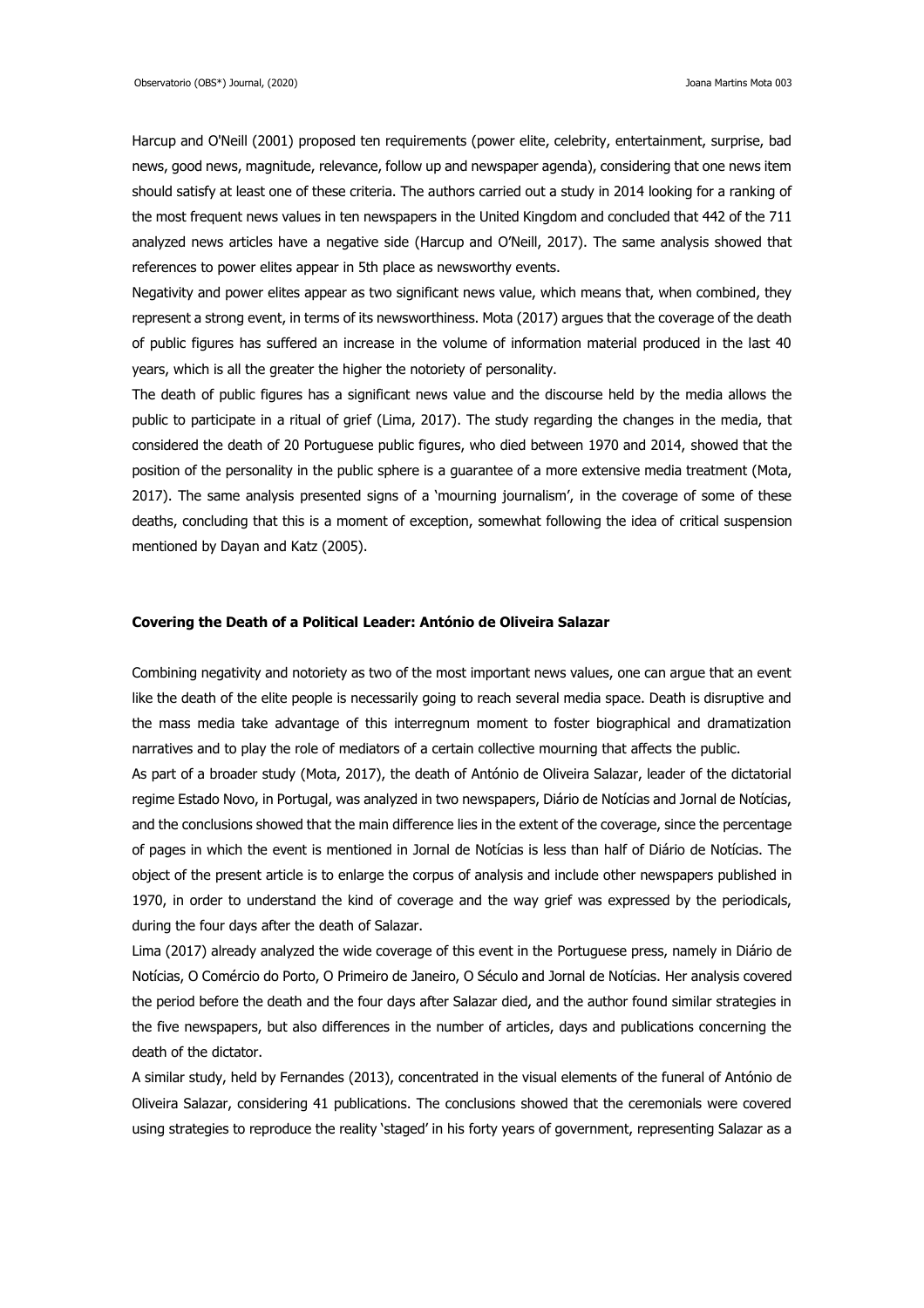villager who became an university teacher, mourned in the Jerónimos Monastery, in a casket wrapped with the national flag, but buried in a shallow grave, in the village of Santa Comba Dão, where he was born.

Aiming to enlarge the study, we decided to analyze the coverage of Salazar's death in the Portuguese press, considering the Portuguese daily newspapers Diário da Manhã, Diário de Lisboa, Diário de Notícias, Jornal de Notícias, O Comércio do Porto and O Século. This study included the four editions of each newspaper, following the date of death of the ex-President, 27th July 1970<sup>1</sup>. The extent of the coverage (28th until 31th July 1970) was decided, in order to evaluate the coverage during the funerals, aiming to understand the forms of grief in the newspapers.

As for the newsworthiness of the event, aside from the combination between death and reference to elite people, we will try to understand if the coverage of Salazar's death, despite the bias of the censorship, could emphasize or contradict other news values.

We will be analyzing newspaper editions dating from 1970 and reporting the death of the former President of the Council. Thus, it is necessary to take into account that the newspapers were published in a prior censorship scenario and they were reporting the death of the former leader of Estado Novo. In 1970 the censorship was called 'Previous Exam' and all the newspapers should submit their texts to the censorship office, prior to the publication. The office work was not limited to cutting texts, often giving the newspapers advice on what they should write and how they should write (Príncipe, 1970). At the same time, the journalists would often self-censor themselves (Forte, 2000; Azevedo, 1999).

Despite this control and the restrictions to the freedom of press, each media had its circumstances and a certain orientation, that sometimes made the difference. As García, Alves and Leonard sustain, some newspapers fought the regime, in a more or less declared way, and we should draw attention to the media as political actors, rather than as a merely passive or instrumentalized forces by the regime (García, Alves and Leonard, 2016). In that sense, we will regard the conditioning, the recreation of the ideology, but also the attempts of resistance. So, this article aims to compare the coverage of the death of António de Oliveira Salazar, in order to understand how the press dealt with the mourning in a dictatorial context.

António de Oliveira Salazar first came to the Portuguese government in 1928, as the Minister of Finance, after the coup d'état of May 28, that implemented a dictatorial regime. His political ambition allowed him to strengthen powers as Minister of Finance and, following a political crisis that led to the resignation of the prime minister, Salazar adds to the portfolio of finances, the colonies. On June 28, 1932, Domingos de Oliveira, president of the ministry, resigned and Salazar was called to form a government (Meneses, 2010). In assuming the Presidency of the Council of Ministers, on July 5, 1932, Salazar headed the Estado Novo, an apolitical regime, concerned with its own survival, confused with the national interest, and with the preservation of order and obedience. The 1933 Constitution marked the definite transition from a military dictatorship to the Estado Novo regime.

Salazar was the leader of the Estado Novo dictatorship until 1968. In these 35 years of government leadership, he reaffirmed the nationalist vein that characterized the regime, maintaining a need to underline the greatness of the country and its achievements.

On August 3, 1968, Salazar fell from a chair, an episode that would add to an increasingly weak health situation. Faced with the deterioration of his state of health, it was necessary to appoint a new President of

<sup>&</sup>lt;sup>1</sup> Diário de Lisboa was an evening newspaper, so we had to consider the editions of the day that each event took place  $(27<sup>th</sup>$  to  $30<sup>th</sup>$  July, 1970)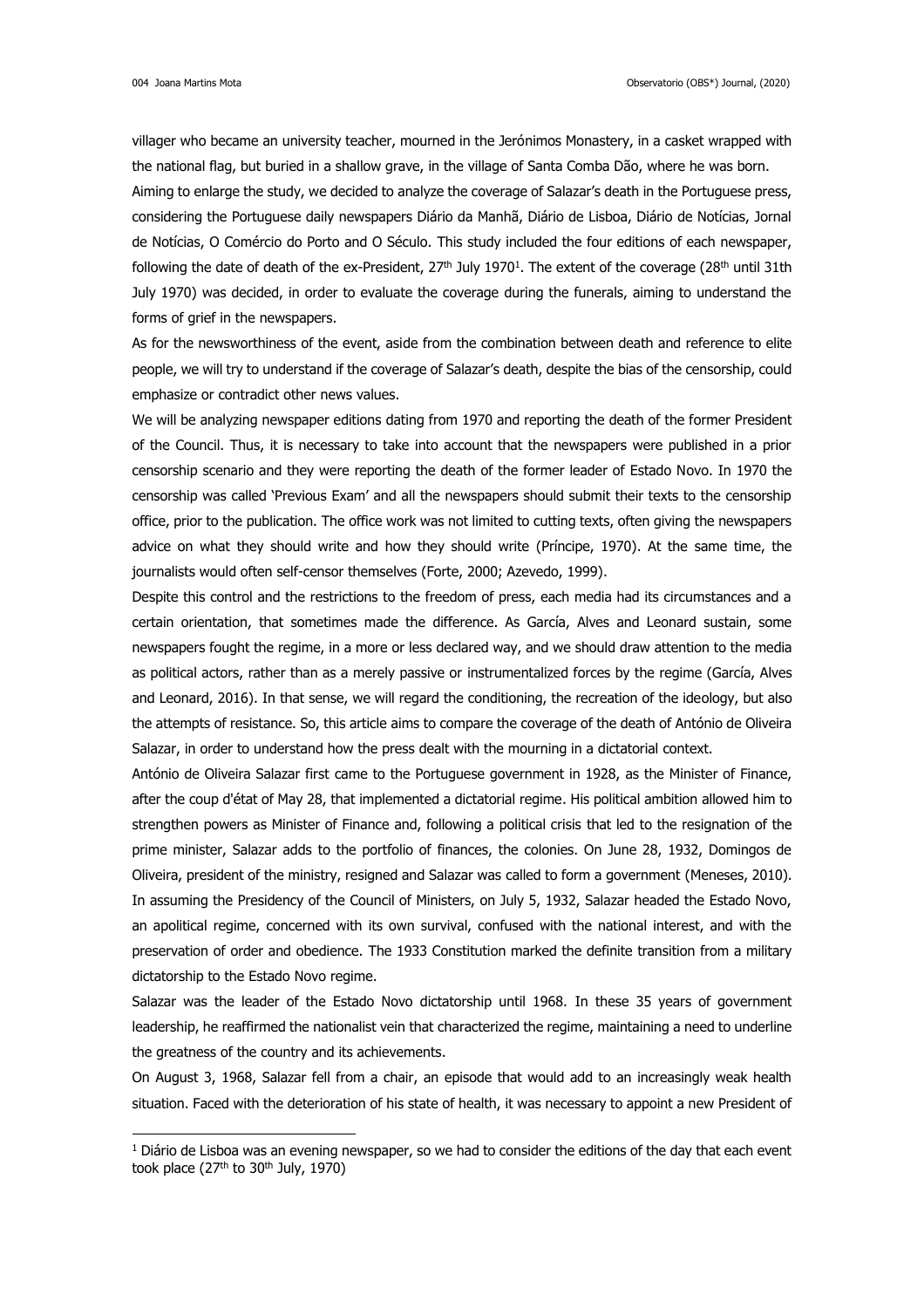the Council, which happened on September 28, 1968, when Marcello Caetano replaced António de Oliveira Salazar. In the last two years of his life, Salazar believed that he was still the President of the Council, in a state of semi-lucidity, and made possible by the fact that he stayed in the official residence of the government, continued to receive ministers and to discuss politics, without having access to the mass media (Nogueira, 1985).

Salazar died on July 27, 1970 and the funeral took place on July 28, from São Bento to the Jerónimos Monastery, where the funerals were held the next day. He was buried in his hometown, Santa Comba Dão, and the corpse was carried by train.

### **The day after Salazar died**

The day after Salazar's death, 28 july 1970, all the newspapers highlighted the event in their front pages (Figure 1) and Diário da Manhã, Diário de Notícias, O Comércio do Porto and O Século dedicated their entire front pages to the death of Salazar. This editorial option assumes major importance, since, in the 70's, the front page of the newspapers could contain more than a dozen subjects. On this same day, only Diário de Lisboa and Jornal de Notícias inserted other subjects in their front pages.

Regarding the images chosen to the front pages, in Diário de Notícias and O Século we find an active Salazar, in full exercise of his functions as President of the Council. O Comércio do Porto, Diário da Manhã, Diário de Lisboa and Jornal de Notícias seemed to want to remind the former Head of State at a point of his life when he was most weakened. We should also point out that Diário de Notícias, O Comércio do Porto and O Século chose to put an image of Salazar dead, lying in bed.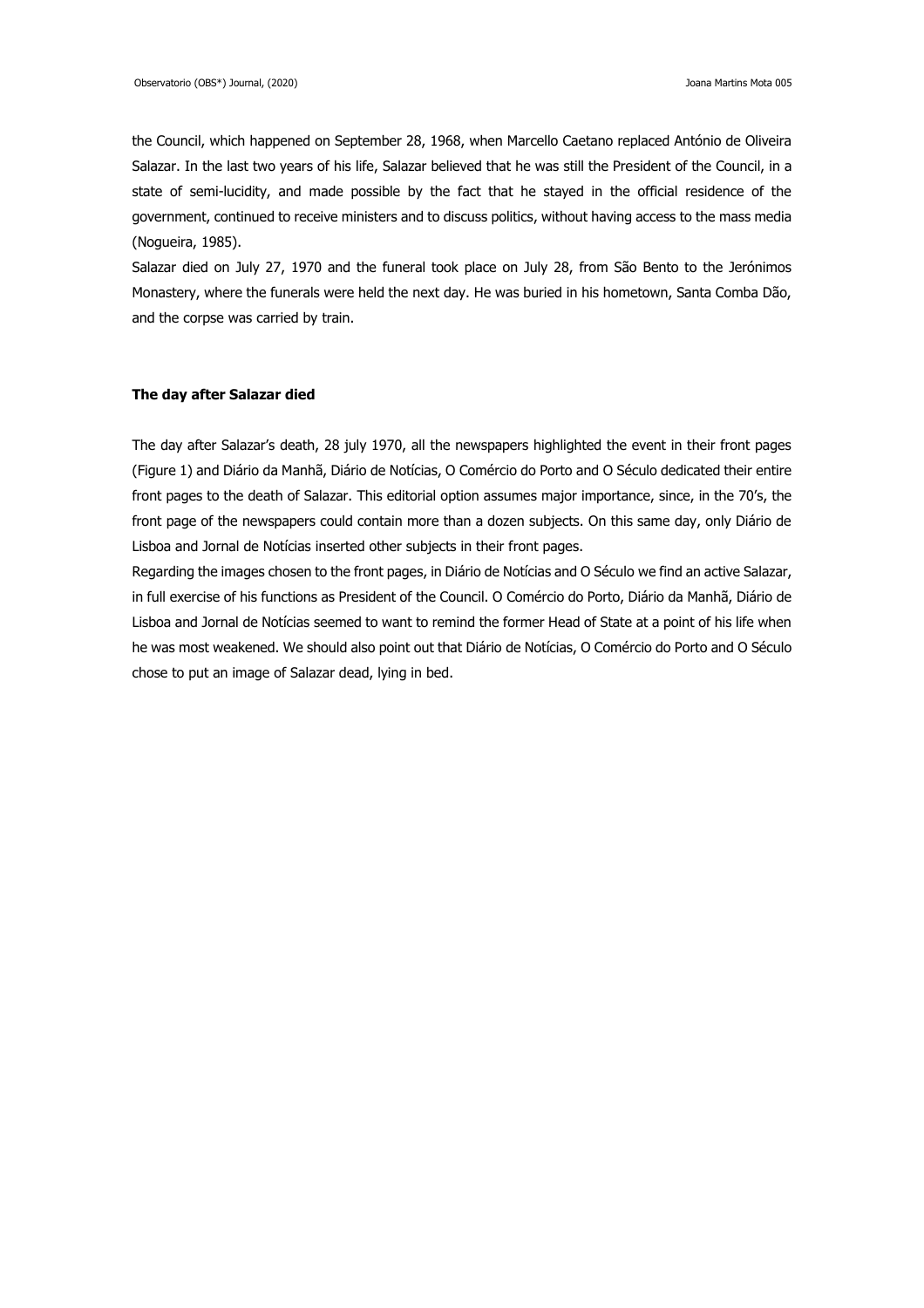

## Figure 1: Front pages of the newspapers, the day after Salazar died

Each newspaper dedicated about half of their editions to the occurrence (Table 1). Diário de Lisboa has the lowest rate of coverage (21.8%) and Diário da Manhã is the newspaper with the higher coverage rate (87.5%). Diário de Notícias (50%), O Século (50%) and O Comércio do Porto (44%) are closer to Diário da Manhã. Jornal de Notícias covered the event in 31% of its pages, an editorial option more similar to Diário de Lisboa.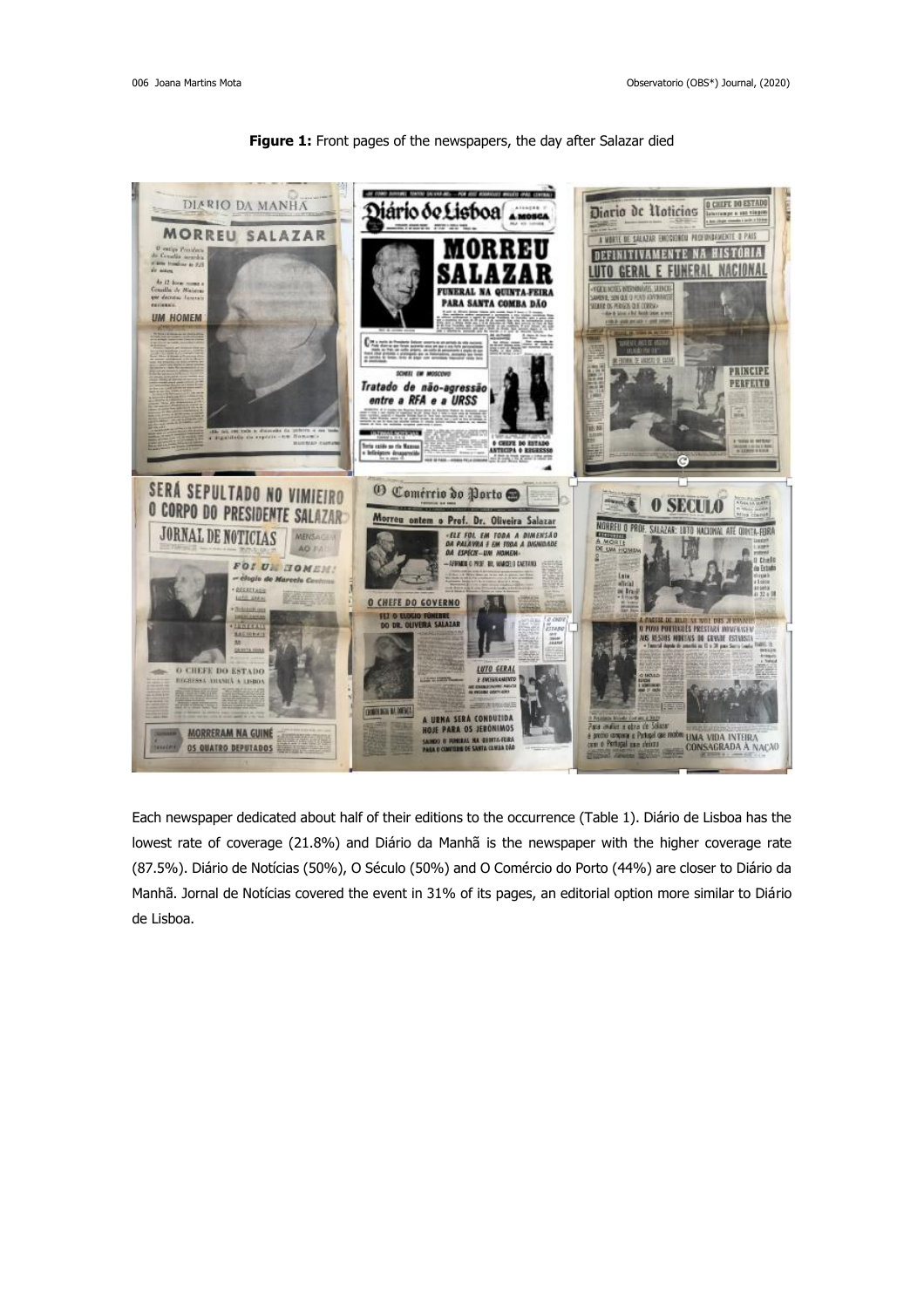

**Table 1:** The coverage of Salazar's death in the editions of 28 july 1970

The pieces of news are mainly biographical and focus on Salazar's actions as head of the government. The newspapers made a true effort to reconstruct Salazar's life and actions, with long texts, since his school days until his death.

The newspapers also gave a detailed account of the statesman's last hours and the circumstances of his death. In Diário de Notícias, the journalist summarized, minute to minute, the moments after the death of Salazar: 'At 10:42 the prof. Marcello Caetano, in black tie, arrived at the residence of St. Benedict. Eighteen minutes later, the President of the Council would go to his office' (Diário de Notícias, July 31, 1970). O Comércio do Porto published an article that lists all the personalities who visited the corpse and divulged details as the origin of the first flowers that arrived at the residence.

Still in the scope of the information content, the newspapers emphasized the messages of condolences and the reactions to the death of Salazar, in Portugal and abroad, highlighting what the major foreign newspapers said about Salazar, detailing the tributes that would take place in the former colonies and across the country and summarizing the messages of condolences received from all over the world. In addition, the pieces of news anticipated, in detail, the exequies of the next days.

There seems to be an attempt to show Salazar's relevance, especially at an international level, by exposing the feelings of grief expressed by people and institutions. The fact, for example, that every newspaper wrote about the mood of sadness in the Portuguese colonies, can be seen as a way of legitimizing government action in those regions. At a time when several voices were asking for the decolonization, the way that the newspapers reflected the grief in these territories, may be seen as a way of showing that those people cared about the ex-President and, implicitly, agreed with the colonization.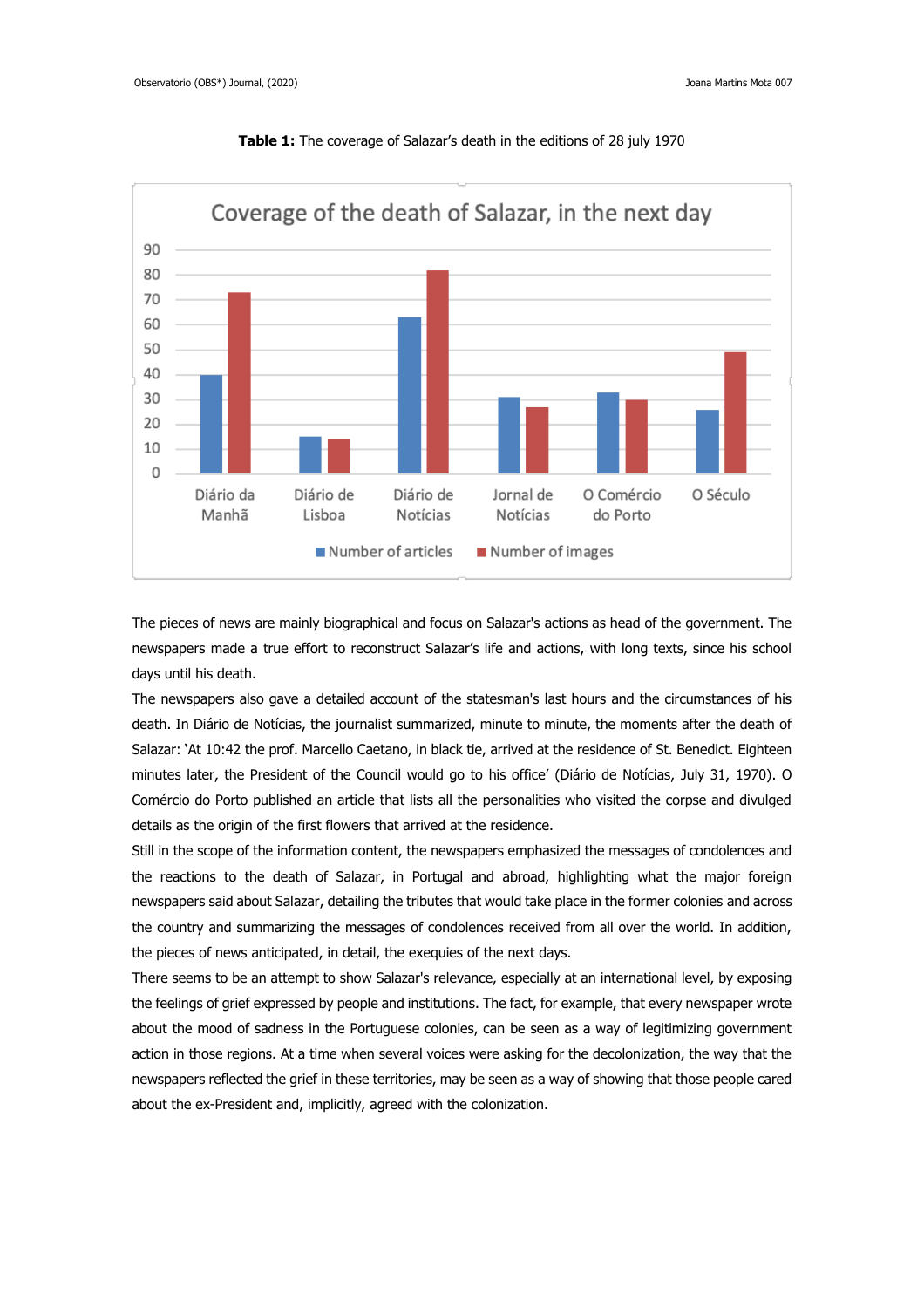## **The funerals**

From July 29 to July 31, 1970, the newspapers reported the funerals of António de Oliveira Salazar, held first in Mosteiro dos Jerónimos, Lisbon, and heading to Santa Comba Dão, the place where Salazar was born and where he was buried. The corpse was taken by train, in a procession escorted by thousands of people Taking into consideration the three days of the funerals, we can see the major differences in the coverage (Table 2). Diário da Manhã occupied the larger percentage of pages with the events (76.9%), followed by O Século (33.8%) and Diário de Notícias (27%). O Comércio do Porto and Jornal de Notícias occupied between 15 and 18 percent of its pages with the coverage of the funerals, but the number of articles was substantial. Diário de Lisboa had the less coverage rate, with 14.2 percent of its editions dedicated to the funerals of Salazar and less articles written about it. Comparing the approaches, we found a significant difference in the breadth of the coverage, that was much wider in Diário da Manhã (88 articles and 55 images) and narrower in Diário de Lisboa (32 articles and 12 images).



Despite the differences, all the newspapers produced pieces of news describing the atmosphere of the funerals and made a comprehensive list of the people who attended the ceremonies. The journalists accompanied both the procession between São Bento and the Jerónimos Monastery, and the trip to Santa Comba Dão, where Salazar was buried.

# **Table 2:** The coverage of Salazar's funerals, between 29th July and 31th July 1970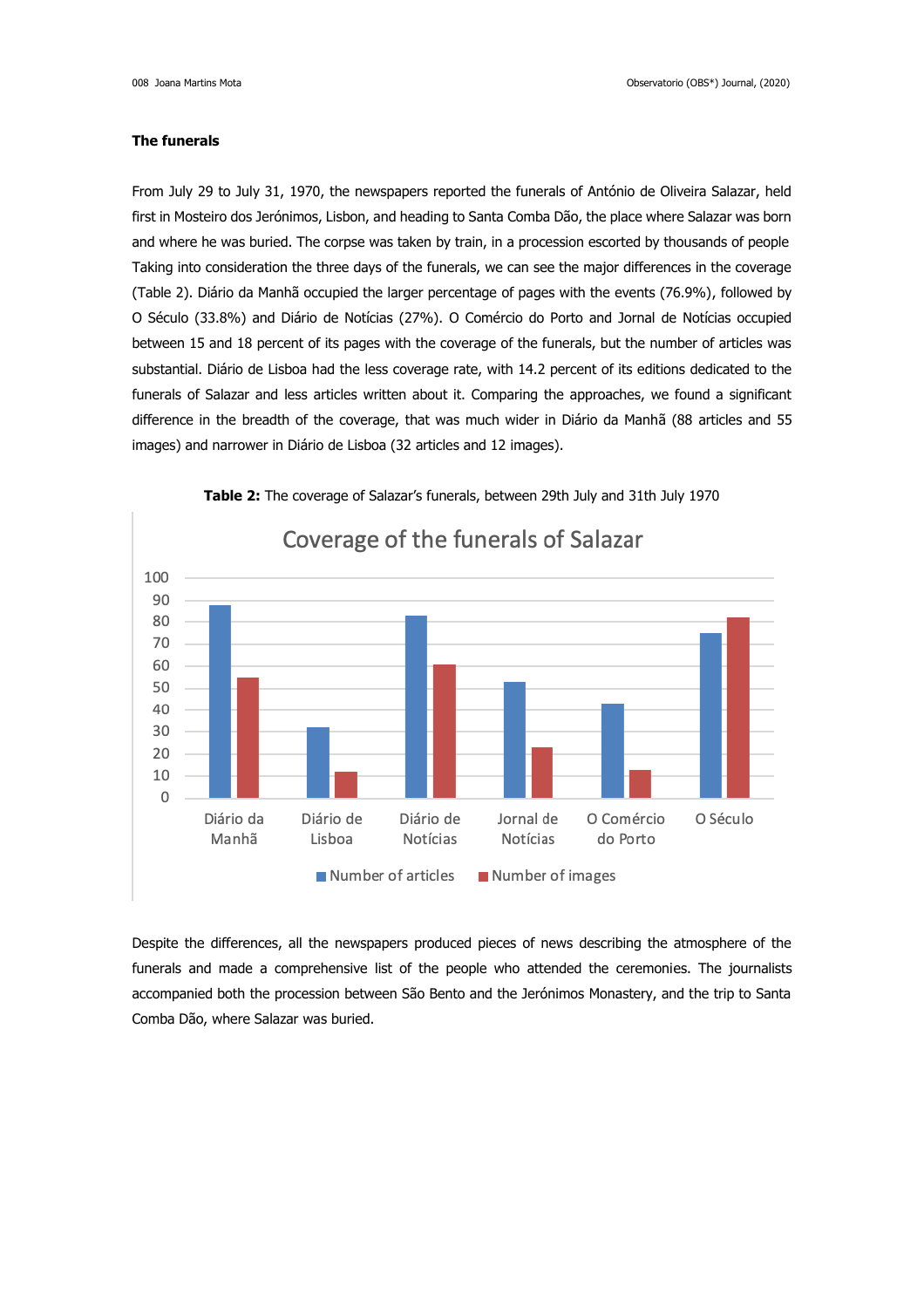## **The images**

In all of the newspapers, the visual elements assumed great importance, with the publication of photocaptions or smaller photographs next to the chronologies, an option that shows the importance given to the visual content, at a time when the graphic options faced difficulties in the newspaper composition process. In fact, the six newspapers published 521 photographs during the four days after the death of Salazar (Table 3).

Diário da Manhã, Diário de Notícias and O Século published more than 100 images each, mainly illustrating the funerals and the tributes that took place, but they also printed pictures of the public life of Salazar, supporting the biographical articles. Diário de Lisboa, on the other hand, summed 26 images in its four editions and it should be noted that the newspaper only represented Salazar alive in the day that he died, since in the next three days the newspaper published two images of the dead body and 10 images of the funerals. As for Jornal de Notícias and O Comércio do Porto, each one published about 50 images, mainly representing Salazar alive and illustrating the funerals.



**Table 3:** The images published by the newspapers, between 28yh July and 31th July, 1970

All of the newspapers published at least one image of Salazar dead in his bed or inside the coffin. Some of these are panoramic images, where we can identify the body inside the coffin, but it is not possible to take a clear look at it. Instead, other images allow the public to look at the corpse very clearly.

In the early 1970s there seemed to be no ethical constraints in publishing images of the corpse of a public and political figure like Salazar. The funeral ceremonies were opened and extended (three days passed between the death and the funeral), so the newspapers chose to show images of the corpse of the former President of the Council. This attitude of showing the dead body is not consistent with the most restrained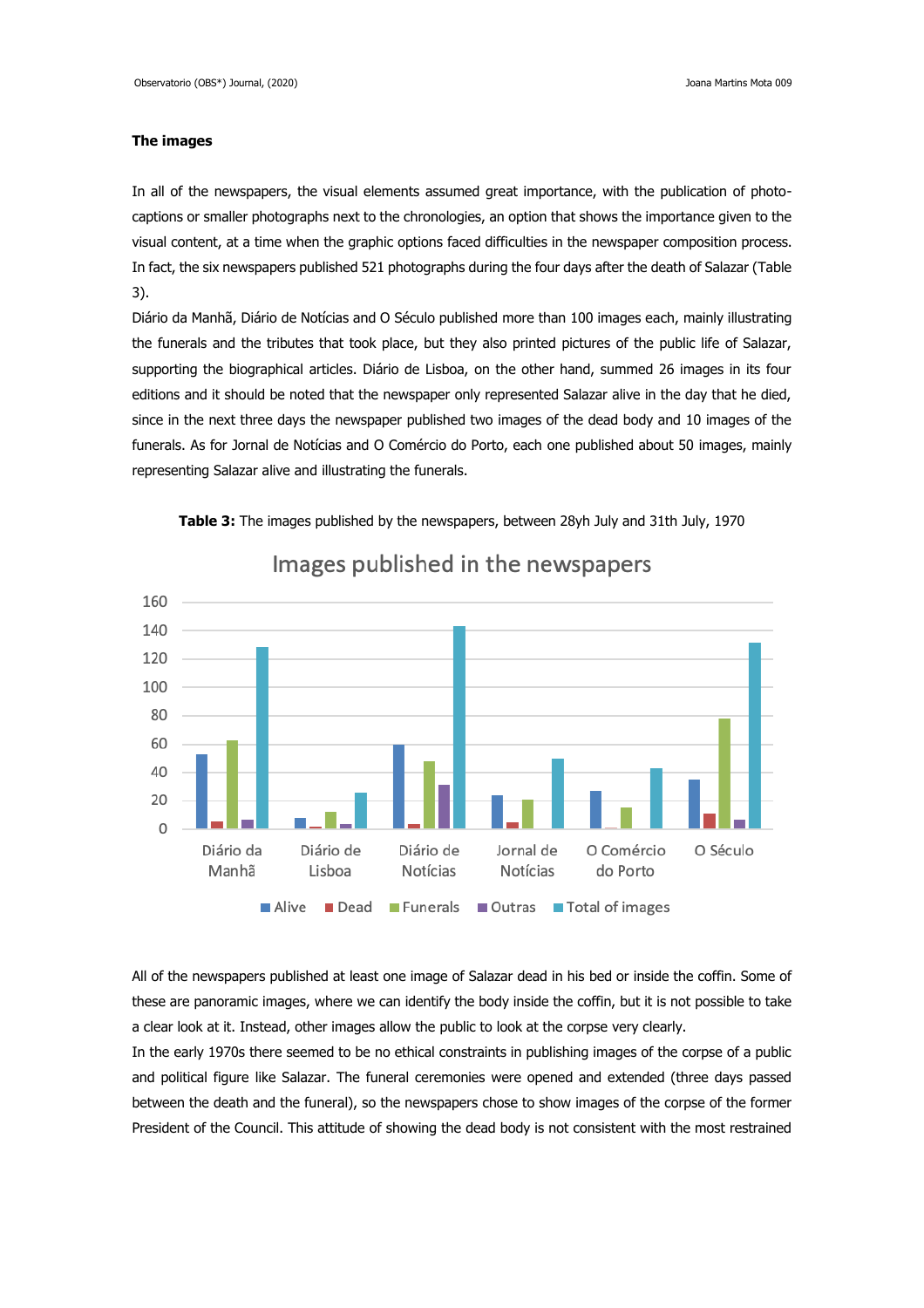posture in the current newspapers, as some authors defend (Hanusch, 2010; Zelizer, 2010), but it can be justified by the fact that it is a nationally prominent personality who has ruled the Government for 40 years.

#### **Discourse subjectivity**

Before exploring the subjectivity in the newspapers discourse, we should take into account the strong ideological load that affected the publications in this period of time. In addition, we should remember that the writing style of the early 1970s was substantially different from the journalistic rules that are now accepted, since the apologetic tone and the use of laudatory adjectives was characteristic of the news written by the journalists, in particular the ones working in the media committed with the political regime. The norms of the censorship dictated that the journalists could not report any texts that could "hurt" Salazar, stating that his "work as a man and as a politician, can only be discussed in terms that do not diminish his image" (Azevedo, 1999). As an example, a telegram dating July 1970, establishes that the newspapers could not publish images of Salazar's housekeeper, kissing his dead body and that, when describing the train journey to Santa Comba Dão, the journalists should not explain that the amount of people in the Coimbra station was due to the closure of the stores that day (Príncipe, 1970).

The form of treatment regarding Salazar is common to every newspaper analyzed, since in the vast majority of the texts, the name Salazar is preceded with a title. The most common form of treatment is 'President Salazar', which is significant, because not only the word 'president' is capitalized (something that emerges from the writing style of the newspapers), but also it attributes a position to the personality that he no longer holds. Another way of referring to the subject is 'dr. António de Oliveira Salazar' or 'prof. Oliveira Salazar'.

Still, in Jornal de Notícias and Diário de Lisboa it was possible to find some titles and even some texts in which the word 'Salazar' is written without any prefixes. Diário de Lisboa uses a more respectful form of treatment in the edition dating from the day Salazar died, but in the next three days the most common form of treatment is just 'Salazar' and sometimes the newspaper underlines that the he was no longer the President, naming Salazar as 'the former President of the Council' or 'former head of government'.

Besides referring to him as President or dr. Salazar, Diário de Lisboa has no other signals of subjectivity in its articles and sometimes we can read a non-apologetical tone, for example, when the journalist states that Américo Thomaz was reelected President after an indirect suffrage, or when he refers to the people looking at Salazar's face, since 'few were the occasions in which Salazar appeared in public' (Diário de Lisboa, July 9, 1970). In most of its texts, Diário de Lisboa merely describes the facts, and when writing Salazar's biography, the journalist does not form any judgment, but instead explains the facts with quotes from official speeches given by Salazar.

The subjectivity is also less prominent in the news published by Jornal de Notícias, but we can still identify examples of adjectives like 'ilustrious deceased' or 'fair and magnanimous' (Jornal de Notícias, July 31, 1970).

Concomitantly, in O Comércio do Porto, we also detected less subjectivity in the pieces of news, and, in some occasions, we found signals that can be interpreted as attempts to escape the apologetic discourse that the censorship expected: 'prof. dr. Oliveira Salazar took the measures that the circumstances imposed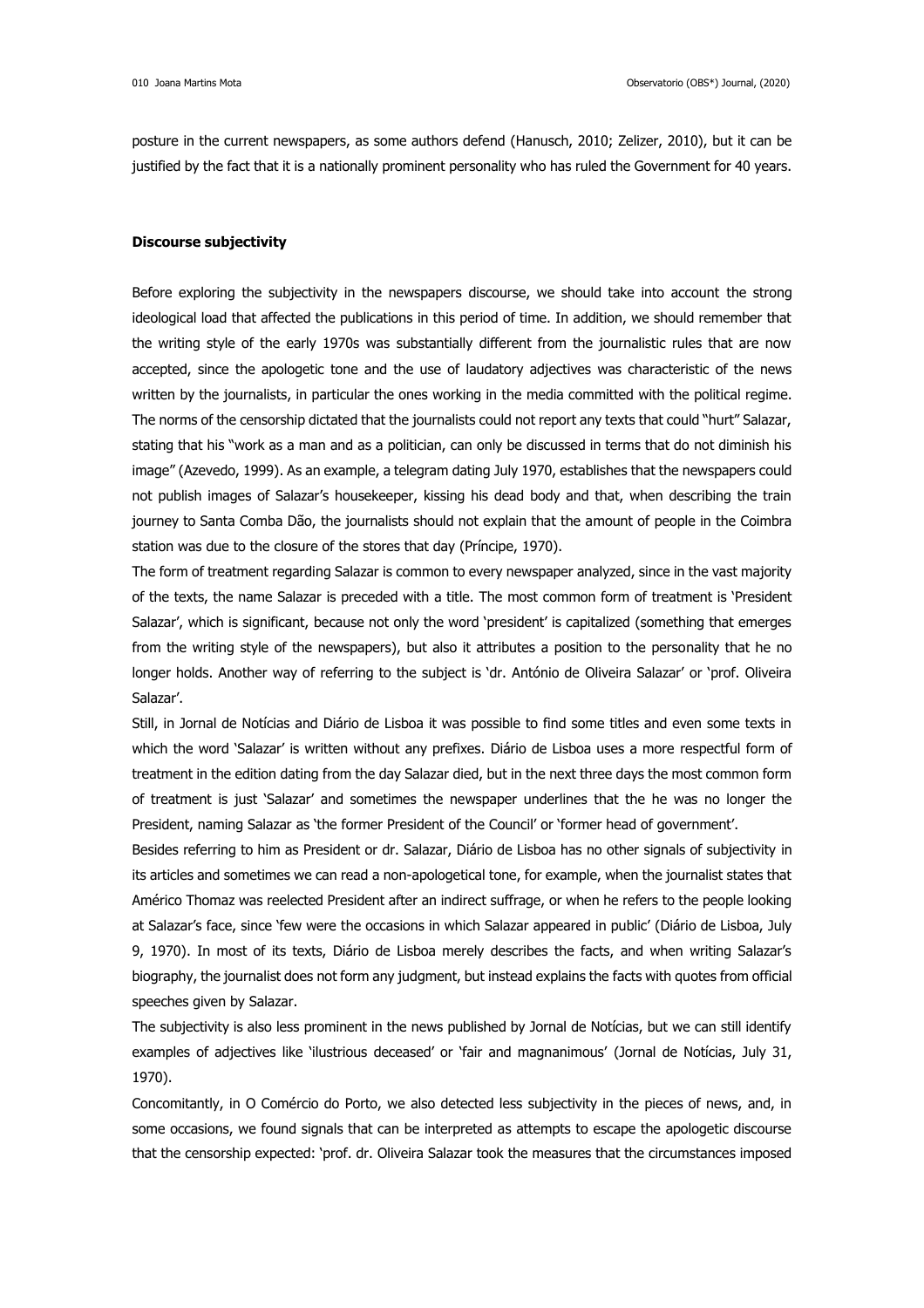on the defense of our rights and national sovereignty - measures that, for being recent, do not need to be recalled in this biographical sketch, because they are still very fresh in the memory of all the Portuguese' (O Comércio do Porto, July 28, 1970).

On the contrary, O Século, Diário da Manhã and Diário de Notícias congregate the main examples of subjectivity. O Século published a five pages article with the extended biography of Salazar, in which is clear an apologetic tone, justifying some of the most controversial measures of Estado Novo (such as the Colonial War) and highlighting the unselfishness of Salazar. Concerning the non-participation of Portugal in the First World War, the journalist writes that it was due to 'the effort and sacrifice of prof. Salazar, who at all costs wanted to maintain - and maintained - Portuguese neutrality' (O Século, July 28, 1970). Another example settles the relevance of Salazar's action in the Portuguese colonies, referring to the 'greatness with which we gladly reoccupied and re-established the national sovereignty in that distant Portuguese territory' (O Século, July 28, 1970). The article also highlights the importance of Salazar in the combat of communism and considers that 'the Nation owes him a high precept for the noble character he has always revealed and for the services that he has not only provided to the Country but to the defense and prestige of the Western Civilization' (O Século, July 28, 1970).

Diário de Notícias also legitimates Salazar's actions, affirming that 'like all great men, it was at the hour of greatest danger to the Fatherland that Salazar revealed himself in the fullness of his character, his courage and his confidence' (Diário de Notícias, July 28, 1970).

As for Diário da Manhã, the newspaper publishes a 14 pages biographical article, describing the public life of Salazar, and entitled 'The man that was Portugal for 40 years'. Diário da Manhã also justifies Salazar's actions, highlighting "the wise helmsman in the sea of recent times" and stating that time "will take care to raise very high this Man, that Portuguese figure who saved Portugal from the abyss, this uncontested authority of the Lusí Spirit" (Diário da Manhã, July 28, 1970).

It is very clear the effort to present Salazar as a simple and humble man. In the editions of O Século we found numerous examples of this kind of discourse, describing, for example, the pieces of furniture in Salazar's bedroom, made of mahogany and not wood, and without any pieces of decoration. The simplicity of the funerals has been exalted several times, side by side with the reminder of the fact that Salazar was a man of the people: 'In life as in death, he wanted to be (…) just people, this people he was deeply involved with and always wanted to keep in touch with' (O Século, July 28, 1970).

The use of adjectivation can also be found in the attribution of qualities to António de Oliveira Salazar, especially in Diário de Notícias, O Século and Diário da Manhã. The newspapers describe Salazar as 'one of the greatest Portuguese of all times', underlining that 'Salazar was the Chief, he was the Outstanding Guide, he was the Builder of a Country' (Diário de Notícias, July 28, 1970). The apologetic discourses can also be found in sentences like: 'someone who, on its own merit, has the right to occupy one of the top places in the gallery of the great national spirits' (Diário de Notícias, July 29, 1970). The texts also refer to Salazar as a 'reflected spirit', possessing 'independence, elevation, lucidity and common sense' (Diário de Notícias, July 28, 1970).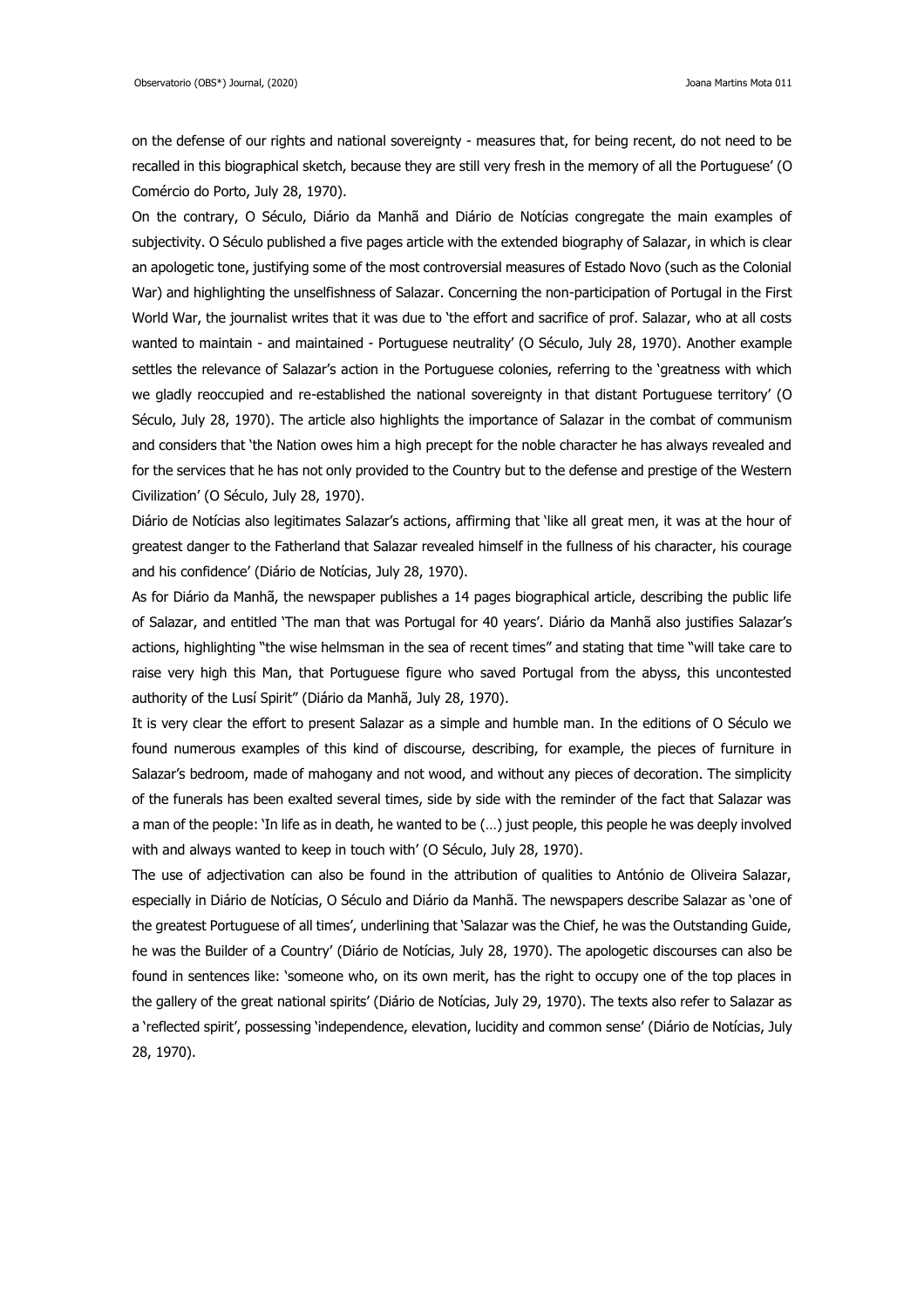## **Exploring the differences**

The differences of coverage rates and discourse subjectivity among newspapers could be explained considering the different administrations that, at the time, headed each one of the publications and on the dissimilar editorial positions. In fact, not only the censorship apparatus imposed the previous exam of the newspapers pages, but also, in the newspapers connected to the regime, as Diário de Notícias, Diário da Manhã and O Século, the journalists had to respond to another type of censorship: the one imposed by the direction of the newspaper (Azevedo, 1999).

Jornal de Notícias was aligned with the regime until 1945, but after the Allies victory in the Second World War, as the public opinion grew into the movement to the return of the democracy, Jornal de Notícias (owned by Manuel Pacheco de Miranda since 1943) became an opposition newspaper (Forte, 2000). As for Diário de Lisboa, it was not committed with political and economic power, and its democratic orientation was opposed to the political regime. In fact, its director was Norberto Lopes, a convicted member of the opposition, and the newspaper was mainly read by the intellectual bourgeoisie contrary to the political regime (Correia and Baptista, 2007). O Comércio do Porto, despite its identification with the political regime, was characterized by a distancing towards the government, since they prioritized the objectivity (Correia and Baptista, 2007).

On the other hand, Diário de Notícias was the regime's unofficial newspaper, not only because its director in 1970, Augusto de Castro, had been a member of the Estado Novo regime and minister of Portugal in Brussels<sup>2</sup>, but also because Diário de Notícias was one of the most widely read Portuguese newspapers and the one which most faithfully reflected the governmental orientations (Correia and Baptista, 2007). Diário da Manhã was also a markedly pro-government newspaper, since it was owned by the National Union, the political organization created to support the Government of the Estado Novo and its director, Barradas de Oliveira, was close to the regime (Correia and Baptista, 2007). In the case of O Século, it was owned by an economic group (Banco Intercontinental Português) and openly supported the dictatorship. Despite that fact, the newsroom of O Século had several members opposed to the political regime, but under the circumstances, it had a favorable position towards the government (Correia and Baptista, 2007).

## **The newsworthiness of the event**

Considering its newsworthiness, the death of Salazar was an event that fulfilled many of the news values listed by the different authors. As we have seen before, death/negativity and notoriety/reference to elite people are the more prominent news values in this case and the combination between them helps to explain the attention that the occurrence received from the media.

The death of Salazar gathers other news values, such as amplitude (Galtung and Ruge, 1965; Traquina, 2002) and magnitude (Harcup and O'Neill, 2017). The event assumed major importance for all the

<sup>&</sup>lt;sup>2</sup> Departamento de Património Cultural da Câmara Municipal de Lisboa – Núcleo de Toponímia. (2013). Augusto de Castro, duas vezes diretor do Diário de Notícias. Accessed April 23, 2016. Available in https://toponimialisboa.wordpress.com/2013/01/17/augusto-de-castro-duas-vezes-diretor-do-diario-denoticias/.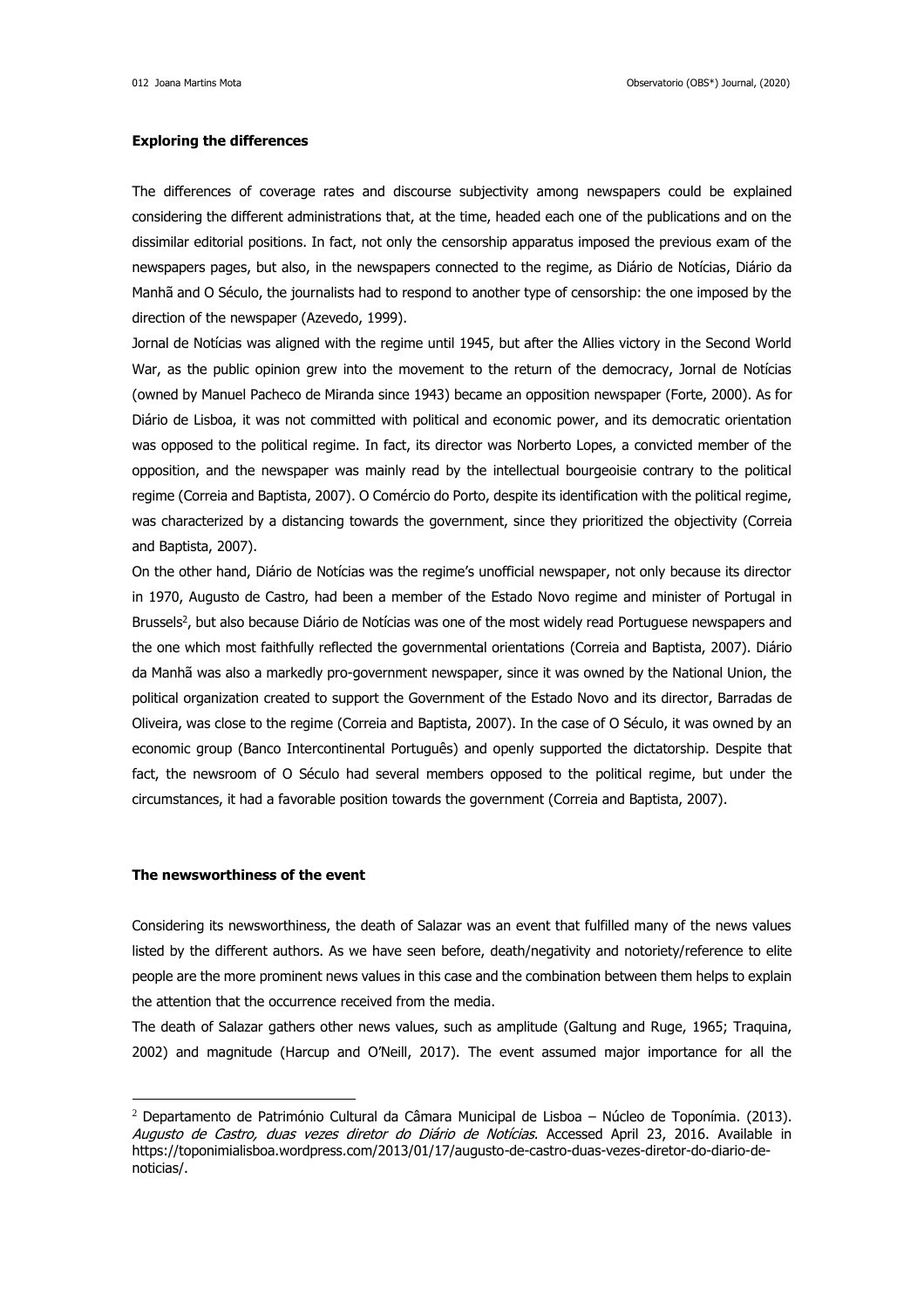newspapers and was the main theme during the exequies, despite the fact that it was treated with greater importance by some newspapers. As for being meaningful (Galtung and Ruge, 1965) or relevant (Harcup and O'Neill, 2017; Traquina, 2002), the event fulfilled these news value entirely, in terms of its cultural proximity and in terms of its impact on the nation.

On the other hand, in terms of continuity (Galtung and Ruge, 1965) or follow-ups (Harcup and O'Neill, 2017), the newspapers that were closer to the government payed more attention to the event, unlike the publications connoted with the opposition. The study held by Mota (2017) shows that Diário de Notícias referred to Salazar every day in the eleven days following his death and Jornal de Notícias disregarded his death three days after the funeral.

Actually, regarding the frequency (Galtung and Ruge, 1965) of the event, the death of Salazar, despite being held during a longer time span, was covered by the Diário de Notícias, Diário da Manhã and O Século until and after its climax (the burial), with many details, such as the people present, the coverage of international media or the mourning signals across the country. This is an exception to the frequency news value, according to which "the more similar the frequency of the event is to the frequency of the news medium, the more probable that it will be recorded as news by that news medium". All the daily newspapers, despite the coverage differences, accompanied, day by day, what followed the death of Salazar.

Salazar's death was expected by the newspapers, since Salazar was sick for a long time. So, his death was consonant (Galtng and Ruge, 1965; Traquina, 2002) with the media expectations and we believe that not only the newspapers were expecting the death of Salazar, but also some material was previously prepared for publication, such as imagens and biographical texts. This can also be read as a signal that the newspapers had previously prepared the kind of apologetical tone found in Diário de Notícias, Diário da Manhã and O Século. The journalist Lumena Raposo<sup>3</sup> admitted that Salazar's death was expected, since Diário de Notícias, one hour after the announcement of his death, printed a special edition. We can argue that the subjectivity was not built in the moment, nor influenced by the emotions: it was carefully prepared, since the newspapers knew that Salazar was going to die anytime soon.

# **Conclusion**

The death of António de Oliveira Salazar had a great prominence in terms of the percentage of space occupied in the analyzed newspapers and also in terms of the media discourse, especially in Diário da Manhã, Diário de Notícias and O Século. These three newspapers were closer to the regime, so they paid more attention to the death of the former President. On the other hand, Diário de Lisboa, O Comércio do Porto and Jornal de Notícias were less uncommitted, politically speaking, which could help to understand the fact that they used less space to cover the death of Salazar.

Our conclusions are in line with Lima's study (2017), in which the author found that the newspapers based in Oporto (Jornal de Notícias and Comércio do Porto) adopted a restrained attitude and the complimentary tone of the discourse was found under quotes. According to the same analysis the newspapers based in Lisbon used a more laudatory language and dedicated more attention to the event, using many adjectives

<sup>&</sup>lt;sup>3</sup> Raposo, L. (2014). *Como viveu Portugal a morte de Salazar*. Accessed February 20, 2017. Available in http://150anos.dn.pt/2014/08/25/como-viveu-portugal-a-morte-de-salazar.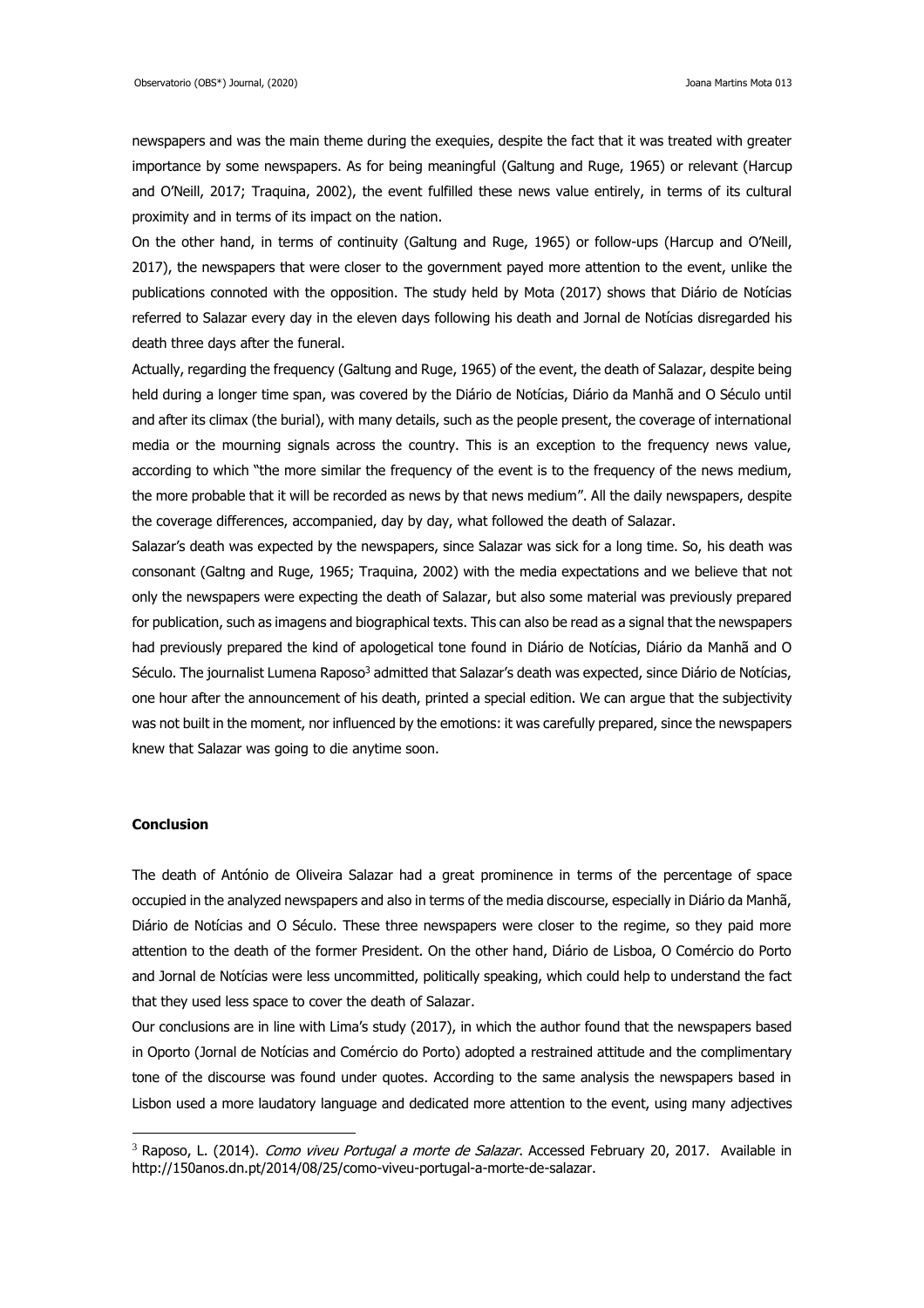and figures of speech. Still, we believe that the breadth of the coverage of Salazar's death is conditioned by the editorial orientation of each newspaper.

Besides that ideological orientation, the fact was that the newspapers were covering the death of António de Oliveira Salazar, and it is obvious that the discourse was dictated by the fact that it referred to the death of the President of the Council, at a time when Estado Novo was still in force and the censorship was mandatory. The expressed grief and the apologetical tone aimed to reinforce the actions of Salazar, to justify some of his political decisions and to show that the impact of his death was transversal to the Portuguese society, to the leaders of foreign countries and even to the colonies.

As for its newsworthiness, not only the event gathers a considerable number of news values (death, proximity, notoriety, amplitude), but it also overtakes other points, such as the frequency. The death of Salazar was consonant with expectations, and the fact of being an expected death underlines the subjectivity used by the newspapers.

One can argue that the fact that Salazar died during the Estado Novo, and because some of the newspapers were closer to this regime, is a sign of bias in the results. In this context, one could even ask the pertinence of this case study. We should point out, as previous studies showed (Mota, 2017), that the recognition of public figures by the media does not depend on a determination of the public authorities, even when they may resort to forms of imposition such as censorship. In fact, the process of mediatization of public figures obeys to more complex forms of construction of a public narrative that, in spite of not being unrelated to institutional discourse, also depends on its conformation with the languages and ideologies of the media, in articulation with public opinion, of which the media are, in part, product and producers. In fact, the six newspapers were being submitted to censorship and were published under a restrictive regime concerning freedom of press, but, still, Diário de Lisboa distanced itself from the more committed approach of O Século. Considering these different approaches, and in relation with the fact that Salazar's death was expected, we can conclude that the journalists had time to write and rewrite, for example, the biographical pieces. The different tones were chosen, and we're not triggered by the moment. The more independent newspapers managed to mourn Salazar and still maintained their identity, despite the imposed norms of the censorship. The other publications reinforced their closeness with the political regime and grieved the death of the former President, utilizing the opportunity to legitimize Salazar's actions and to demonstrate that his loss was felt by the entire country and all over the world.

# **References**

Azevedo, C. (1999). A Censura de Salazar e Marcelo Caetano. Lisboa: Caminho.

- Correia, F. & Baptista, C. (2007). Jornalistas do ofício à profissão. Mudanças no jornalismo português (1956- 1968). Lisboa: Caminho.
- Cunha, A. (1914). O Diário de Notícias: a sua fundação e os seus fundadores. Alguns factos para a história do jornalismo português. Lisboa: Tipografia Universal.
- Dayan, D. & Katz, E. (2005) As construções do luto após a morte de Diana. Caleidoscópio, 5(6), 65-68.
- Dayan, D. & Katz, E. (1994) A história em directo: os acontecimentos mediáticos na televisão. Coimbra: Minerva.